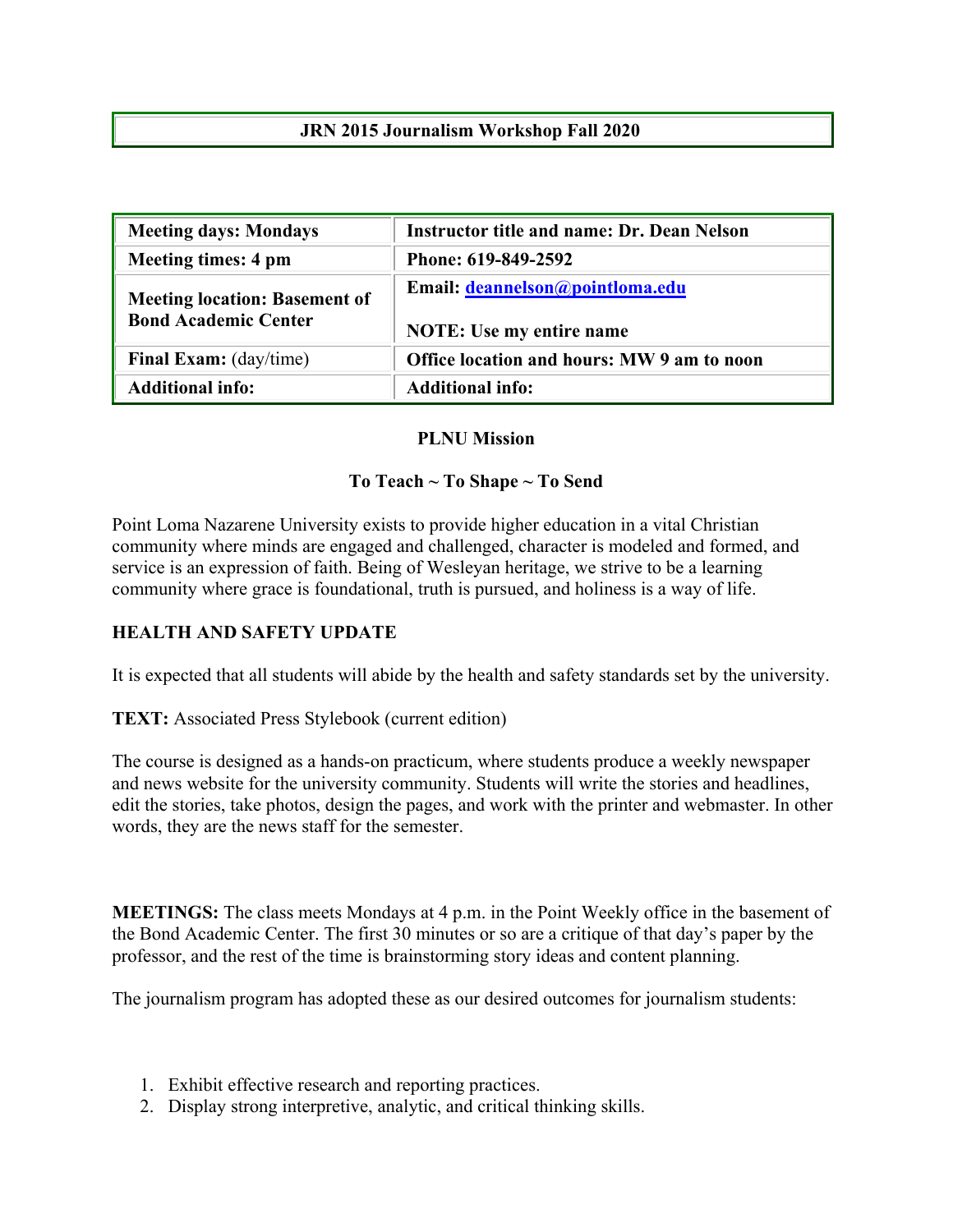- 3. Communicate ideas clearly and accurately in forms appropriate to the purpose, medium, and audience.
- 4. Employ appropriate ethical and legal standards and professional codes in their service to their communities and cultures.

## **COURSE CREDIT HOUR INFORMATION**

In the interest of providing sufficient time to accomplish the stated Course Learning Outcomes, this class meets the PLNU credit hour policy for a 1 unit class delivered over 15 weeks. It is anticipated that students will spend a minimum of 37.5 participation hours per credit hour on their coursework. For this course, students will spend an estimated 37.5 total hours meeting the course learning outcomes. The time estimations are provided in the Canvas modules.

#### **ASSESSMENT AND GRADING**

Each week you are responsible for turning in a well-sourced story that are within standard journalistic practices. Each story is worth 25 points and each workshop attendance is worth 25 points. If you miss an occasional week, you can make it up by doing multiple stories and photos in other weeks, as long as you keep your editor informed.

#### **STATE AUTHORIZATION**

State authorization is a formal determination by a state that Point Loma Nazarene University is approved to conduct activities regulated by that state. In certain states outside California, Point Loma Nazarene University is not authorized to enroll online (distance education) students. If a student moves to another state after admission to the program and/or enrollment in an online course, continuation within the program and/or course will depend on whether Point Loma Nazarene University is authorized to offer distance education courses in that state. It is the student's responsibility to notify the institution of any change in his or her physical location. Refer to the map on **State Authorization** to view which states allow online (distance education) outside of California.

## **INCOMPLETES AND LATE ASSIGNMENTS**

All assignments are to be submitted/turned in by the beginning of the class session when they are due—including assignments posted in Canvas. Incompletes will only be assigned in extremely unusual circumstances.

## **PLNU COPYRIGHT POLICY**

Point Loma Nazarene University, as a non-profit educational institution, is entitled by law to use materials protected by the US Copyright Act for classroom education. Any use of those materials outside the class may violate the law.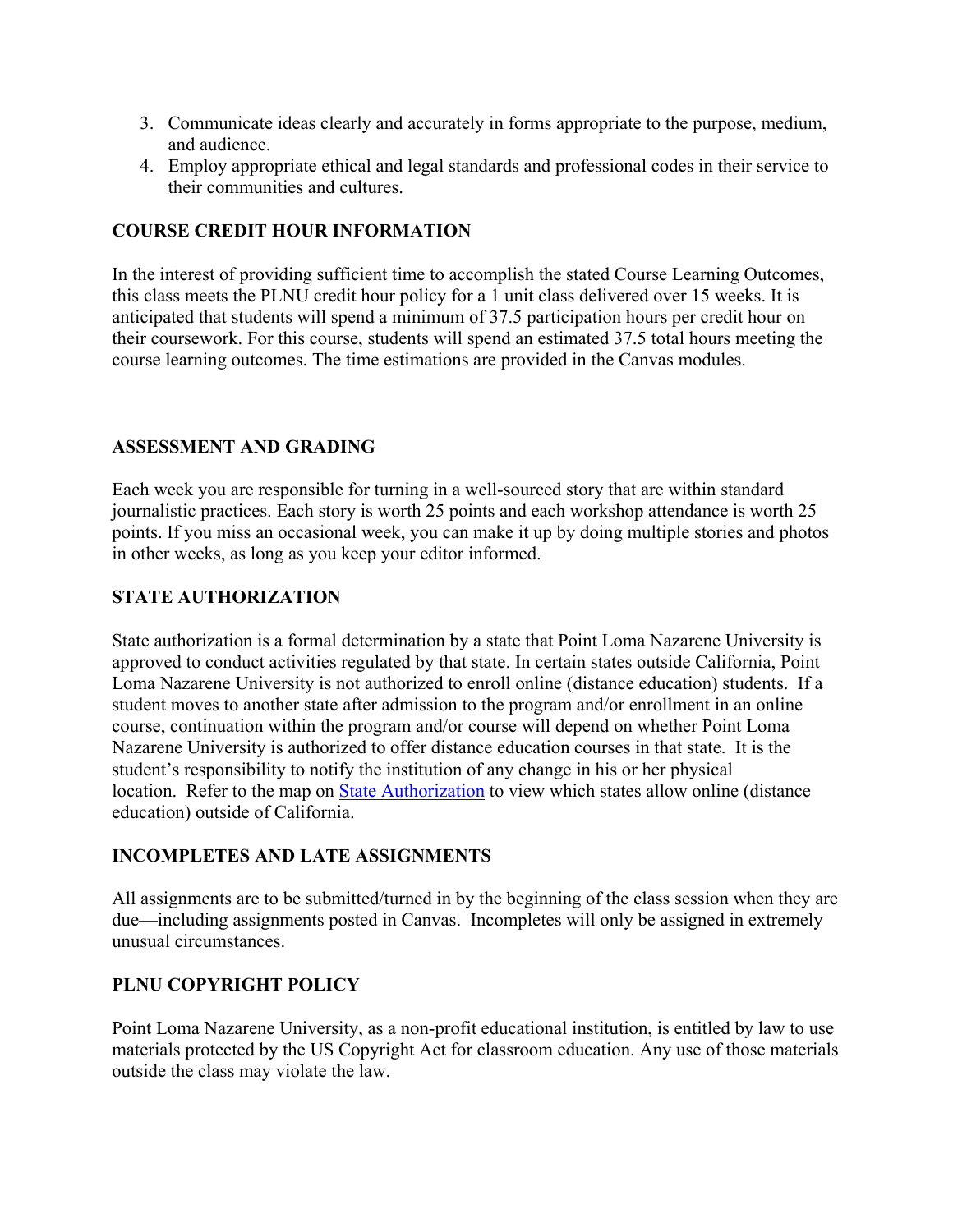## **PLNU ACADEMIC HONESTY POLICY**

Students should demonstrate academic honesty by doing original work and by giving appropriate credit to the ideas of others. Academic dishonesty is the act of presenting information, ideas, and/or concepts as one's own when in reality they are the results of another person's creativity and effort. A faculty member who believes a situation involving academic dishonesty has been detected may assign a failing grade for that assignment or examination, or, depending on the seriousness of the offense, for the course. Faculty should follow and students may appeal using the procedure in the university Catalog. See [Academic Policies](http://catalog.pointloma.edu/content.php?catoid=18&navoid=1278) for definitions of kinds of academic dishonesty and for further policy information.

# **PLNU ACADEMIC ACCOMMODATIONS POLICY**

While all students are expected to meet the minimum standards for completion of this course as established by the instructor, students with disabilities may require academic adjustments, modifications or auxiliary aids/services. At Point Loma Nazarene University (PLNU), these students are requested to register with the Disability Resource Center (DRC), located in the Bond Academic Center. [\(DRC@pointloma.edu](mailto:DRC@pointloma.edu) or 619-849-2486). The DRC's policies and procedures for assisting such students in the development of an appropriate academic adjustment plan (AP) allows PLNU to comply with Section 504 of the Rehabilitation Act and the Americans with Disabilities Act. Section 504 (a) prohibits discrimination against students with special needs and guarantees all qualified students equal access to and benefits of PLNU programs and activities. After the student files the required documentation, the DRC, in conjunction with the student, will develop an AP to meet that student's specific learning needs. The DRC will thereafter email the student's AP to all faculty who teach courses in which the student is enrolled each semester. The AP must be implemented in all such courses.

If students do not wish to avail themselves of some or all of the elements of their AP in a particular course, it is the responsibility of those students to notify their professor in that course. PLNU highly recommends that DRC students speak with their professors during the first two weeks of each semester about the applicability of their AP in that particular course and/or if they do not desire to take advantage of some or all of the elements of their AP in that course.

# **PLNU ATTENDANCE AND PARTICIPATION POLICY**

Regular and punctual attendance at all **synchronous** class sessions is considered essential to optimum academic achievement. If the student is absent for more than 10 percent of class sessions (virtual or face-to-face), the faculty member will issue a written warning of deenrollment. If the absences exceed 20 percent, the student may be de-enrolled without notice until the university drop date or, after that date, receive the appropriate grade for their work and participation. In some courses, a portion of the credit hour content will be delivered **asynchronously** and attendance will be determined by submitting the assignments by the posted due dates. See [Academic](https://catalog.pointloma.edu/content.php?catoid=46&navoid=2650#Class_Attendance) Policies in the Undergraduate Academic Catalog. If absences exceed these limits but are due to university excused health issues, an exception will be granted.

## **Asynchronous Attendance/Participation Definition**